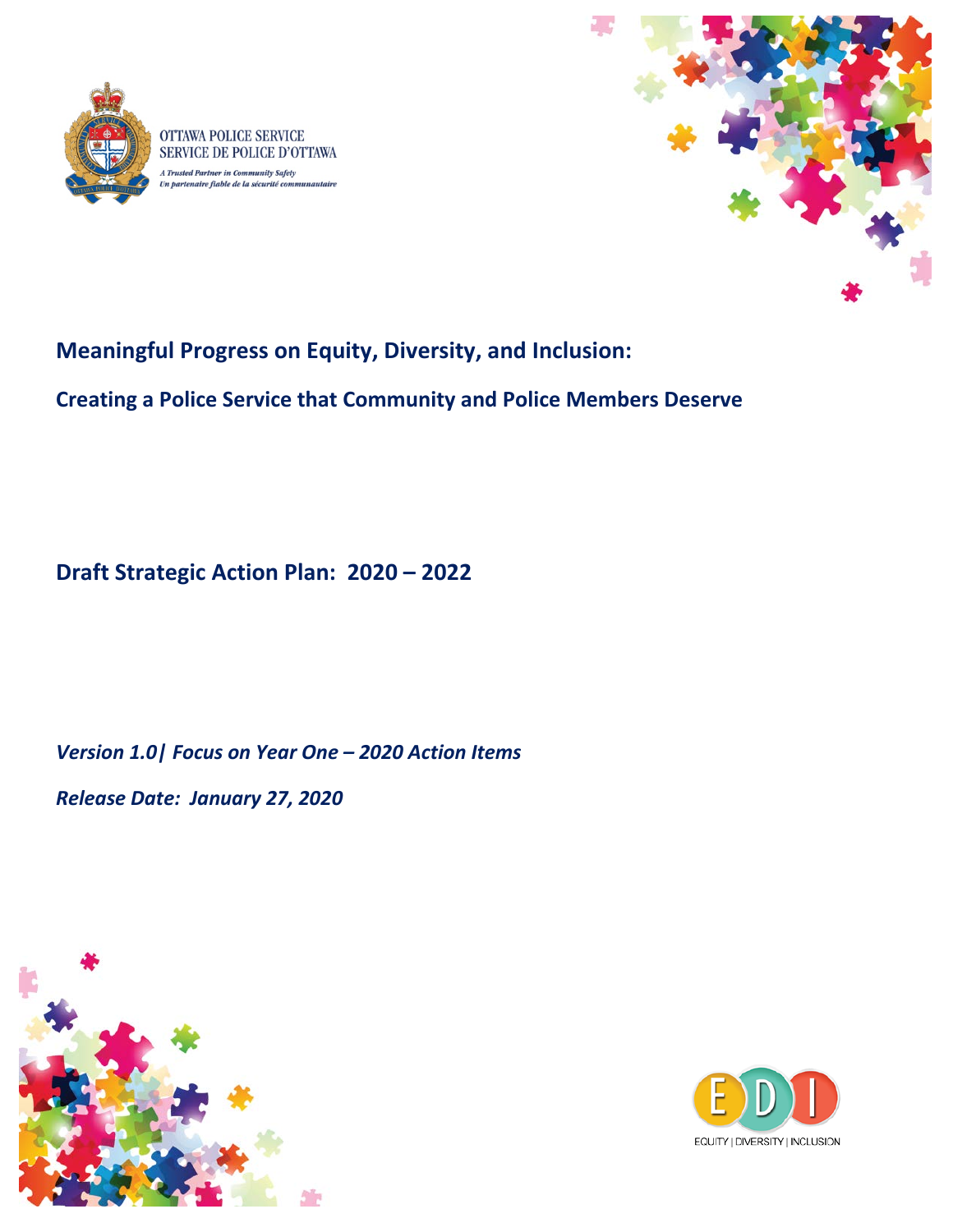

*January 27, 2020* 

#### **Message from Ottawa Police Service – Executive Command Team**

*At our fifth Annual Human Rights Learning Forum last month, a commitment was made to police and community members that we would continue our leadership and partnership work on EDI and release a strategic action plan in January 2020.* 

*We are pleased to deliver on that commitment by providing this EDI Action Plan along with the first year of action items.* 

*The plan and this year's priorities were built on many different sources including the recently released reports and significant inputs from both police and community members who contributed to the many meetings, interviews, forums and surveys over the last two years.* 

*This EDI Action Plan will be our roadmap for the next few years to build on the great work that has already been done – and put us at the forefront of professional and equitable policing.* 

*Together we'll make more meaningful and measurable progress on EDI by focusing on culture change, removing barriers, and improving our systems. It's about creating a police service that our community and police members deserve.*

#### **2020 Priority Action Items**

- **1. Create EDI Office to enhance EDI efforts and coordination across OPS.**
- **2. Provide EDI Coaching and Mentoring to equip our leaders with culture change and EDI tools**
- **3. Develop EDI Lens Toolkit to improve our decision-making and internal and external systems – including updates to the transfer, promotions, and developmental rotation processes.**
- **4. Reintroduce Hate Crime Section to improve response and support to impacted communities.**
- **5. Update Outreach Recruitment and Background Check Processes to remove unintended barriers and increase competitive applications.**
- **6. Develop New Training plans for human rights, anti-racism, indigenous awareness, and mental health with an intersectional approach - to address gaps and provide intercultural learning opportunities.**
- **7. Enhance Member Wellness supports and inclusion efforts - accommodations, early intervention, and formalizing Employee Resource Groups (ERGs).**
- **8. Improve Complaint Resolution Process for members and supervisors.**
- **9. Enhance Community Policing including expansion of Neighbourhood Resource Teams.**
- **10. Continue Anti-Racial Profiling efforts on addressing over and under policing concerns using a multi-stakeholder approach to policy, procedures, and accountability measures.**

*Peter Sloly Chief of Police* 

*Uday Jaswal Steve Bell Jeff Letourneau Investigations & Support Front Line Operations* 

*Deputy Chief, Deputy Chief, Chief Administrative Officer*

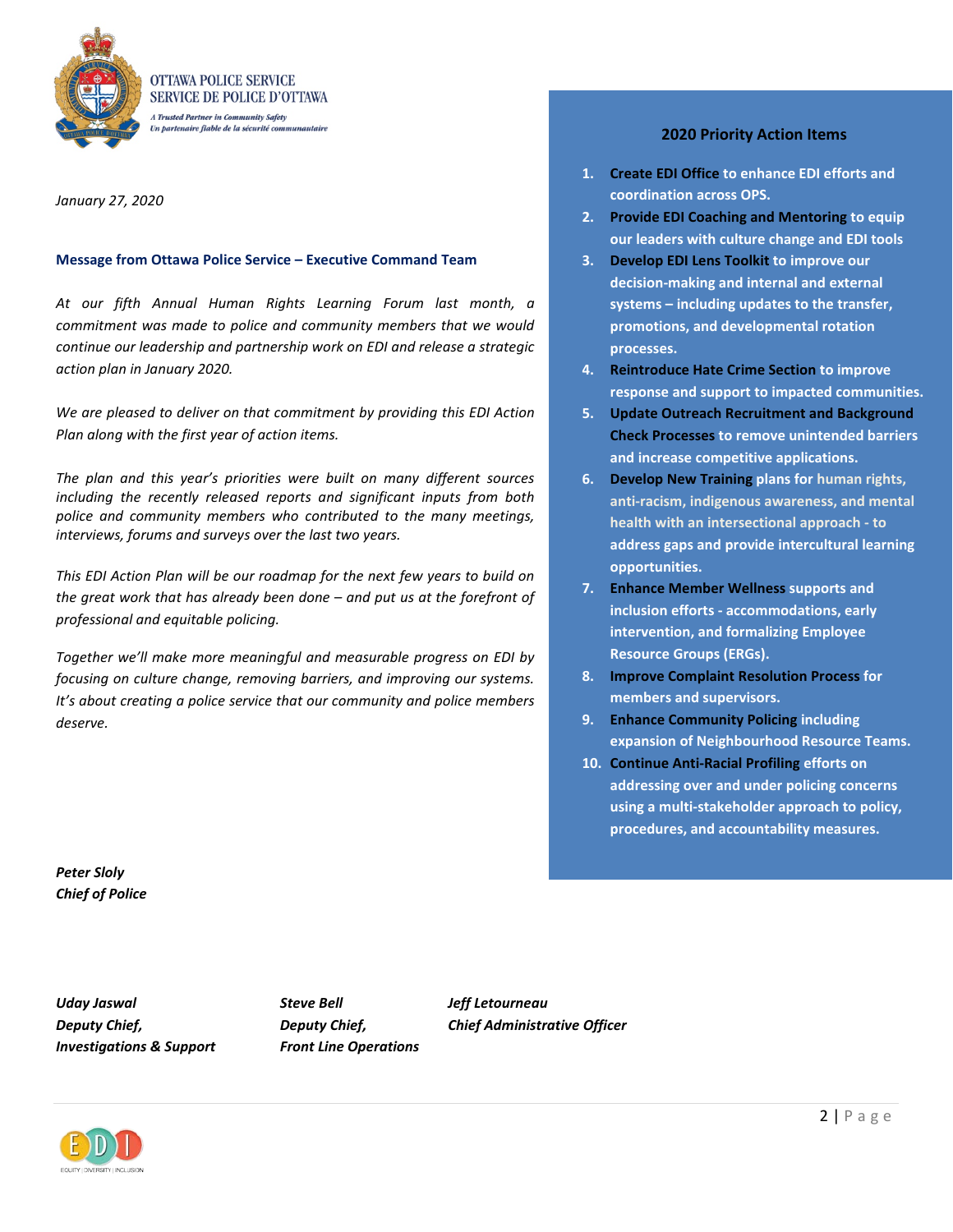### **I. What is the Purpose of the EDI Action Plan?**

### **From Reports and Recommendations to Action: Creating an EDI Action Plan Together**





| <b>Traffic Stop Race Data Collection Project II</b><br>Progressing Towards Blas-Free Policing:<br>Five Years of Race Data on Traffic Stops in Ottawa                                                            | × |
|-----------------------------------------------------------------------------------------------------------------------------------------------------------------------------------------------------------------|---|
| <b><i><u>Edmitted to</u></i></b>                                                                                                                                                                                |   |
| <b>Chinese Police Services Board</b>                                                                                                                                                                            |   |
| <b>And</b>                                                                                                                                                                                                      |   |
| Ottawa Police Service                                                                                                                                                                                           |   |
| The Ortlanks Tach/Vork Linksensky Renderch Teams                                                                                                                                                                |   |
|                                                                                                                                                                                                                 |   |
| Dr. Lorrie Foster<br>Director, Institute for Social Research                                                                                                                                                    |   |
| York Linkenston                                                                                                                                                                                                 |   |
| Dr. Les Jacobs                                                                                                                                                                                                  |   |
| Vice-President, Research and Innovation<br><b>Cintario Tech University</b>                                                                                                                                      |   |
|                                                                                                                                                                                                                 |   |
| November 13, 2019                                                                                                                                                                                               |   |
| Anatolicity of TMD(P1 and FBmla The Crafts may date used for this report is publish, includes<br>or begin all books and located the control between the control of the control of the claims is a factor of the |   |
|                                                                                                                                                                                                                 |   |
|                                                                                                                                                                                                                 |   |
|                                                                                                                                                                                                                 |   |
|                                                                                                                                                                                                                 |   |

l

#### **a. EDI Action Plan 2020 - 2022: Overview**

This is an organizational three year strategic action plan (2020 – 2022) focused on creating meaningful and measurable progress and building a culture that embraces equity, diversity, and inclusion. The Plan has:

- Focused activities and defined deliverables;
- Target outcomes and benchmark measures;
- Regular updates and progress reporting;
- Culture change and engagement actions;
- Multi-stakeholder approach development, implementation, and monitoring; and
- Key focus areas of work represented by the "house" image at right.

#### **b. What will the EDI Action Plan Help Us Accomplish? Expected Outcomes**

#### **Expected Outcomes:**

*We are fully committed to doing all we can – including working with our members, the OPS Board, the police associations, the Ontario Human Rights Commission, Community Equity Council, affected communities and the larger community to achieve the following outcomes:* 

- *Prevent, identify and eliminate individual acts of racism and all forms of discrimination in our workplace and service delivery;*
- *Overhaul systems that have unintended consequences on police and/or community members (such as over-policing and under servicing); and*
- Indications that we are moving in the right directions (perception, feelings and impact such as improved trust and *confidence) both internally and externally.*

**Chief Peter Sloly, 5th Annual Human Rights Learning Forum, December 2019**

#### Measurement Indicators:

- $\checkmark$  Number of complaints, annual reports, complaint trends and analysis (types and clearance rates)
- $\checkmark$  Number of EDI Lens reviews, barrier removals, policy and procedure changes
- $\checkmark$  Increases/decreases in reporting, results and other representation data trends (ie, OPS Workforce Census)
- $\checkmark$  Feedback from internal and external stakeholders (questionnaires, interviews, focus groups)
- Police Member Engagement Survey; Pubic Engagement Survey



| EDI Action Plan - Key Focus Areas of Work<br><b>Leadership Commitment</b>                                                                       |                                                   |                                        |                                         |  |  |
|-------------------------------------------------------------------------------------------------------------------------------------------------|---------------------------------------------------|----------------------------------------|-----------------------------------------|--|--|
| Community &<br><b>Service Delivery</b>                                                                                                          | <b>Diverse</b><br>Workforce-<br><b>All Levels</b> | <b>EDI</b> Competent<br><b>Members</b> | <b>Member</b><br>Support &<br>Inclusion |  |  |
| <b>Coordination of Initiatives and Processes</b><br><b>Outcomes are Measured and Reported</b><br><b>Communications-Accountability-Resources</b> |                                                   |                                        |                                         |  |  |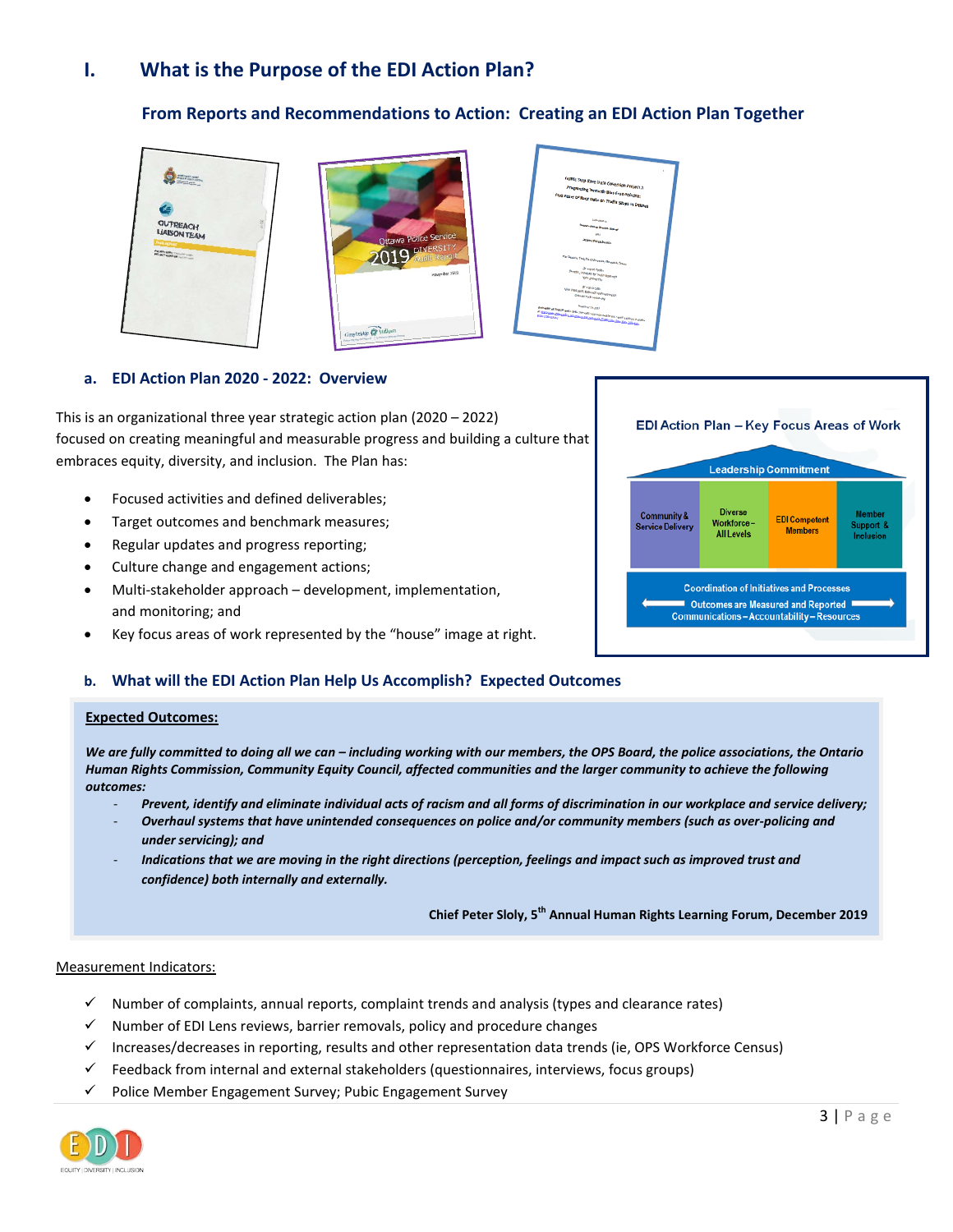#### **c. Year One: 2020 Priority Action Items**

- o 28 EDI Action Items for 2020 with assignment, completion date, draft outcomes and measurement tools (10 Priority Items).
- o Regular Progress Updates and Dialogue: Senior Leadership Team and Community Equity Council (Annual Report to Board).
- o Year Two Action Plan Items: Assessment of year one action items, budget planning, and prioritization exercises with internal and external stakeholders.

| 2020 Priority Action Item - Description                                                                                                                                                          | <b>Target</b><br><b>Completion</b> | <b>Target Outcomes</b><br><b>Potential Measurement Tools</b>                                                                                                                                                                                                                                                                                                                             |
|--------------------------------------------------------------------------------------------------------------------------------------------------------------------------------------------------|------------------------------------|------------------------------------------------------------------------------------------------------------------------------------------------------------------------------------------------------------------------------------------------------------------------------------------------------------------------------------------------------------------------------------------|
| EDI Office will be created to enhance EDI efforts and<br>coordination across OPS and manage the plan.                                                                                            | Q <sub>2</sub>                     | Increased EDI coordination and capacity for ops -<br>moving from project approach to operations. (annual<br>report)                                                                                                                                                                                                                                                                      |
| EDI Coaching and Mentoring will equip our leaders with<br>culture change tools to build momentum and inclusion.                                                                                  | Q1                                 | Increased EDI awareness and capacity for leaders and<br>managers (pre/post questionnaire; member engagement<br>survey)                                                                                                                                                                                                                                                                   |
| EDI Lens Toolkit to improve our decision-making and internal<br>and external systems - including updates to the transfer,<br>promotions, and developmental rotation processes.                   | Q <sub>2</sub>                     | Increased problem solving capacity for members who<br>apply an EDI lens to the work environment and service<br>delivery (number of successful uses of EDI lens; focus<br>groups for feedback; and possibly questionnaire).                                                                                                                                                               |
| Hate Crime Section reintroduction to improve response and<br>support to impacted communities.                                                                                                    | Q <sub>3</sub>                     | Enhanced response to hate crime incidents and support<br>to impacted communities (post complainant survey,<br>public engagement survey, stakeholder survey,<br>comparison of pre-unit stats with unit stats)                                                                                                                                                                             |
| <b>Outreach Recruitment and Background Check Process</b><br>updates to remove unintended barriers and increase<br>competitive applications.                                                      | $Q1 - Q4$                          | Greater applicant pool (application numbers; selection<br>numbers increase). Tools - benchmark previous year(s)<br>with current to determine increases/decreases<br>(recruitment process data/records; workforce census).<br>Transparent background check process (debrief/post-<br>process questionnaire)                                                                               |
| Training plans for human rights, anti-racism, indigenous<br>awareness, and mental health with an intersectional<br>approach to address gaps and provide intercultural learning<br>opportunities. | Q <sub>3</sub>                     | Gaps in training are filled; increased member awareness<br>and capacity about the topic/impacted communities<br>(pre/post training questionnaire; member engagement<br>survey; focus groups with community and police<br>training).                                                                                                                                                      |
| <b>Member Wellness supports and inclusion enhancements</b><br>focused on accommodations, early intervention, and<br>formalizing Employee Resource Groups (ERGs).                                 | $Q2 - Q4$                          | Measurements via quarterly and annual reports,<br>member engagement survey and possibly feedback<br>questionnaires; program participation rates.                                                                                                                                                                                                                                         |
| <b>Complaint Resolution Process improvements for members</b><br>and supervisors.                                                                                                                 | Q <sub>4</sub>                     | Increased EDI awareness and capacity for leaders and<br>managers (pre/post questionnaire; member engagement<br>survey)                                                                                                                                                                                                                                                                   |
| <b>Community Policing enhancements and expansion of</b><br><b>Neighbourhood Resource Teams.</b>                                                                                                  | Ongoing                            | NRT pilot report/evaluation, and Traffic reports;<br>potential for surveys/focus groups with impacted<br>communities and stakeholders).<br>-Independent review by Dr.Linda Duxbury on NRTS -<br>including surveys, community focus groups, and other<br>engagements.<br>-expansion of NRTs announced mid-January 2020.                                                                   |
| Anti-Racial Profiling efforts will focus on addressing over and<br>under policing concerns using a multi-stakeholder approach<br>to policy, procedures, and accountability measures.             | Ongoing Q1<br>$-Q4$                | - Drop in racial profiling concerns/complaints and<br>increase in recognition of efforts to address it.<br>-Decreases in the high disproportionate rates in traffic<br>stops (t-stop data).<br>-Compliance with race data standards (annual report).<br>-Increase in compliance rates for data collection;<br>Improvements in accountability and training efforts<br>(compliance rates). |

*For full listing of 2020 Activities, see Appendix: EDI Action Plan – 2020 Action Items.*

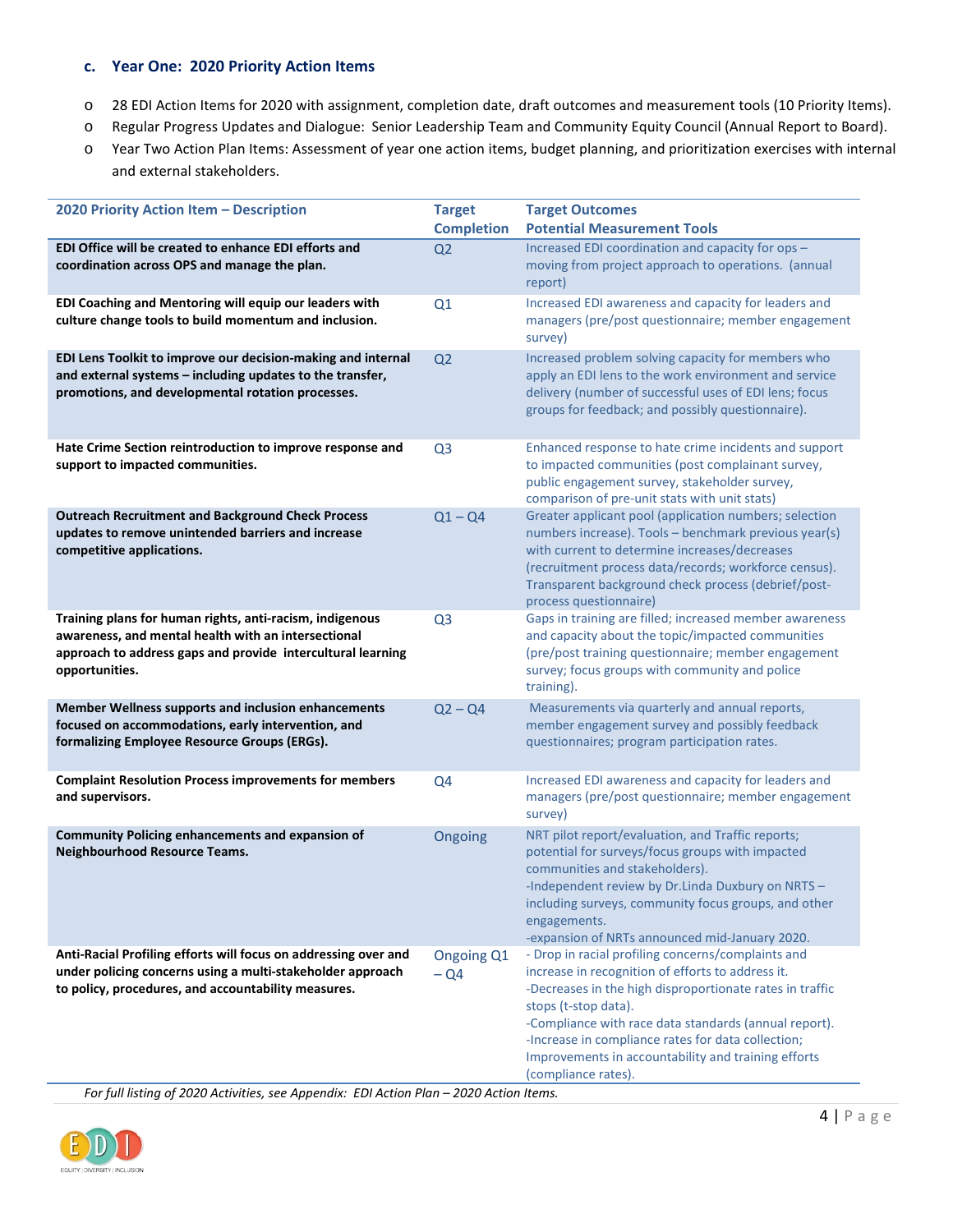## **II. What is Equity, Diversity, and Inclusion and Why is it Important?**

### **Ensuring a Professional and Equitable Workplace and Service to the Communities We Serve**

### **a. Definitions of Equity, Diversity, and Inclusion (EDI)**

**Equity: is about treating everyone fairly and ensuring equal access to results and benefits by acknowledging their unique situation and addressing systemic barriers.**

**Diversity: refers to all the ways in which we are different – race, gender, sexual orientation, nationality, education, where you live (rural/urban), age, ability, etc.** 

**Inclusion: means acknowledging and valuing people's differences so we all have a sense of belonging, acceptance, and recognition as valued and contributing members of society.** 



#### **b. An EDI Approach or "Lens" is Essential to Our Success**

Using an EDI lens is like a pair of glasses that helps us see things from differing perspectives, provides us with a clearer focus, and gives us a more complete view. The lens enables us to incorporate a diversity of perspectives that strengthens capacity of work teams, problem solving and productivity, creates a more positive and respectful work environment, creates a workforce and service that is more reflective of our diverse communities, and helps us address systemic barriers and inequities people face.



*The Gender Based Analysis Plus, or GBA+, is an example of a tool from Status of Women Canada that helps us apply an EDI lens.*

In an increasingly diverse and complex city, interweaving knowledge and awareness of EDI in our day-to-day work is essential to our success as a service organization. EDI has emerged as a worldwide practice and OPS will continue integrating these principles into business practices, processes, planning, decision making, and the daily actions that define our culture.

#### **c. Why Do we Want to Make More Meaningful and Measurable Progress on EDI at OPS?**

- Legislation, Research and Best Practice
- OPS Mission, Values and 10 Ethical principles
- Reduces costly class action lawsuits and complaints
- Strategic plan priority significant reports, surveys and recommendations from police and community members; and
- Ensures a professional and equitable workplace for our members and policing services for the communities we serve.

*Note: A "glossary" of additional terms is included in the appendix – complements of the Centre for Intercultural Learning, Global Affairs Canada.*